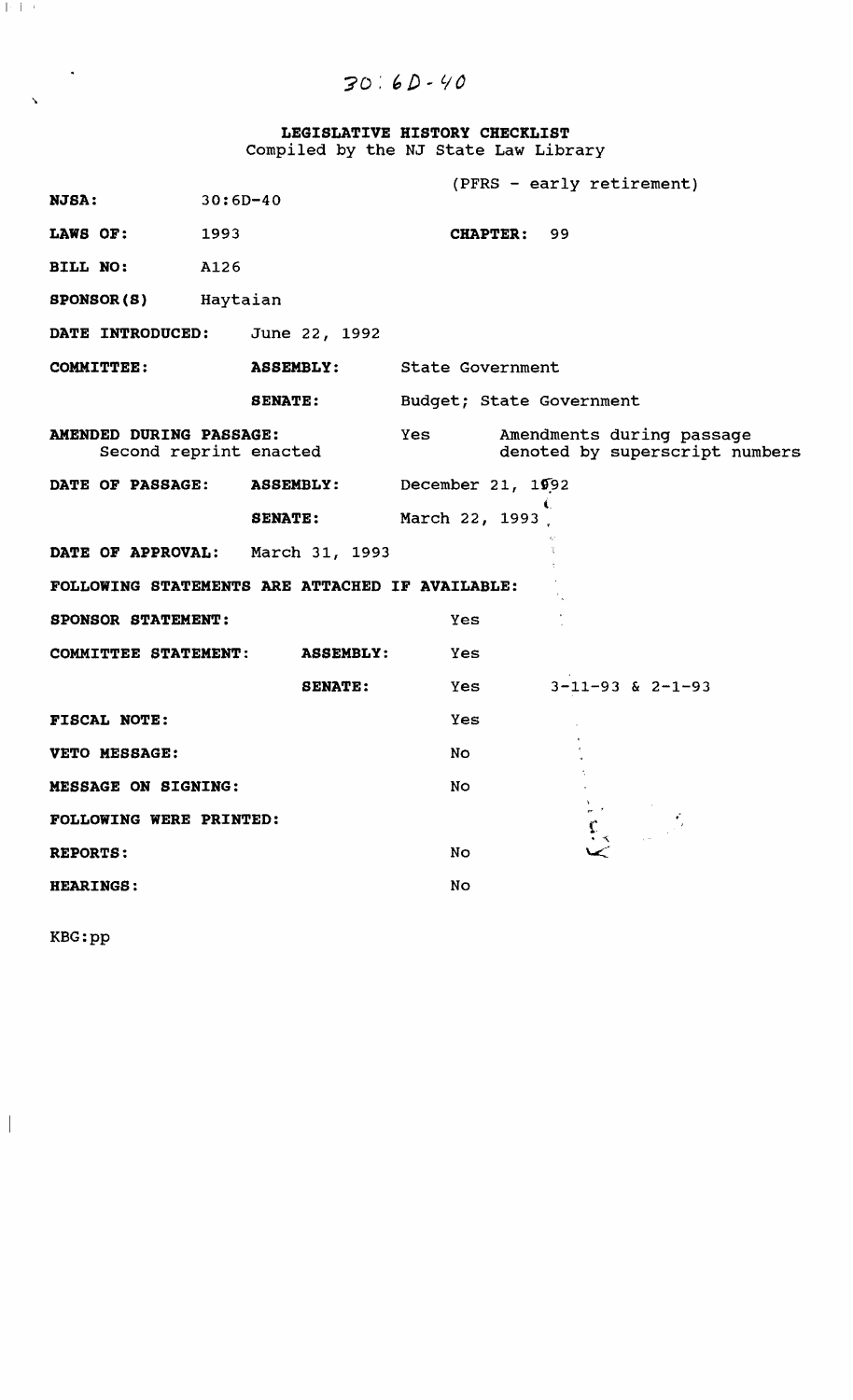### [SECOND REPRINTj ASSEMBLY, No. 126

 $| \cdot |$ 

4

# STATE OF NEW JERSEY

#### INTRODUCED JUNE 22, 1992

#### By Assemblyman HAYTAIAN, Assemblywoman CRECCO, Assemblymen Arnone, Azzolina and Assemblywoman J. Smith

1 AN ACT concerning retirement benefits for certain members of 2 the Police and Firemen's Retirement System of New Jersey 3 and supplementing P.L.1944, c.255 (C.43:l6A-l et seq.).

5 BE IT ENACTED *by the Senate and General Assembly of the 6 State of New Jersey:* 

7 1. An employee of  $1$ the State, and an employee of<sup>1</sup> a 8 participating employer under the Police and Firemen's 9 Retirement System (PFRS) which elects to provide the benefits 10 authorized under this  $act1<sub>1</sub>$ <sup>1</sup> who:

11 a. is  $1[50]$   $17^1$  or more years of age and has 20 or more years 12 of service credit under PFRS;

13 b. files an application to retire on or after  $2$ [the first day of 14 the fourth month following the effective date of this act] 15 December 1,  $1993^2$  and on or before <sup>2</sup>[the first day of the 16 <sup>1</sup>[eighth]  $16th<sup>1</sup>$  month following that effective date] December 1, 17  $1994^2$ ; and

18 c. retires under the retirement system on or after  $2$ [the first 19 day of the fifth month following the effective date of this act] 20 January 1, 1994<sup>2</sup> but not later than <sup>2</sup>[the first day of the <sup>1</sup>[ninth] 21 17th<sup>1</sup> month following that effective date] January 1, 1995<sup>2</sup> shall 22 receive an additional five years of service credit under PFRS or 23 any lesser number of years of service credit under PFRS as will 24 provide the member, as of the date of retirement, with a total of 25 not more than 30 years of service credit under PFRS. The 26 additional retirement benefit under this section is applicable only 27 to the employee's full-time employment with the <sup>1</sup>State, or with 28 the1 employer which elects to provide the benefits authorized 29 under this  $act1<sub>1</sub><sup>1</sup>$  and from which  $1$  employment<sup>1</sup> the employee 30 retires to receive the benefit and the compensation for that 31 employment.

32 2. An employer  $\frac{1}{2}$  other than the State<sup>1</sup> may elect to provide 33 the benefits under this act by adoption of a resolution by its 34 governing body and filing a certified copy of the resolution with 35 the Director of the Division of Pensions  $1$  and Benefits<sup>1</sup> on or 36 before 2[the first day of the second month following the effective 37 date of this act] December 1,  $1993^2$ . The employer shall submit 38 to the director any information necessary to provide the benefits 39 or to determine the liability for them.  $2[1]$  Upon request by the 40 employer other than the State prior to the adoption of such a 41 resolution, the division shall· prepare and provide to the governing

EXPlANATION--Hatter enclosed in bold-faced brackets [thus] in the above bill is not enacted and is intended to be omitted in the law.

Matter underlined <u>thus</u> is new matter.

Matter enclosed in superscript numerals has been adopted as follows:<br><sup>1</sup> Assembly ASG committee amendments adopted December 3, 1992.<br><sup>2</sup> Senate SBA committee amendments adopted March 11, 1993.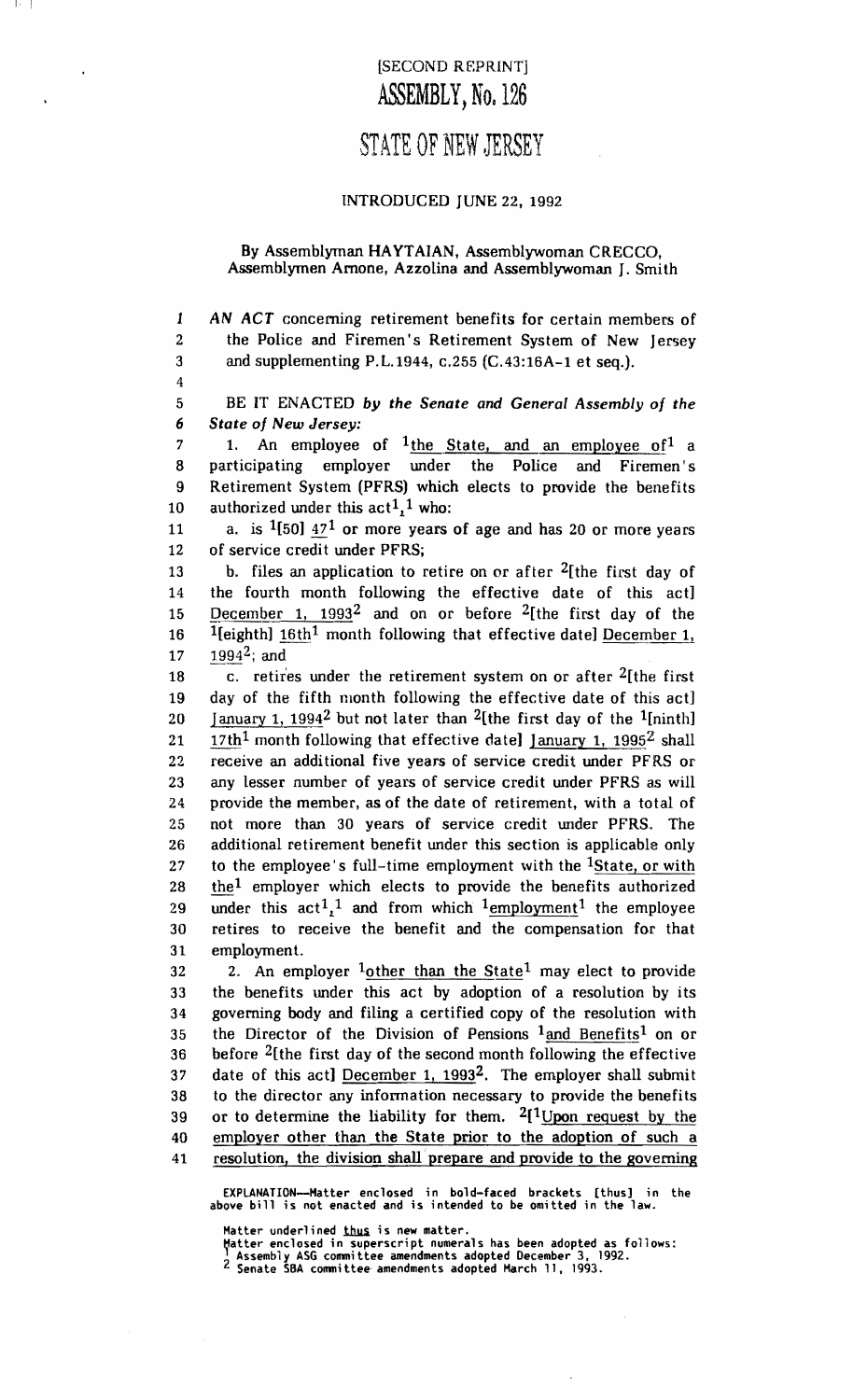$\mathfrak{t}$ body of the employer an analysis, for each of the 10 fiscal years askt following the fiscal year in which the request is received, of  $\widehat{\mathbb{Z}}$ 3 any costs which would be incurred and any savings which would be 4 realized by the employer if the resolution were to be adopted. The analysis shall reflect such information as the employer shall 5 6 supply to the division concerning those of its employees who 7 would be eligible for the benefits, together with any other 8 relevant information, including but not limited to information 9 regarding anticipated replacement of those eligible employees who elect to receive the benefits.<sup>1</sup>] The division shall prepare and 10 11 provide to employers other than the State information on the 12 employees eligible for the benefits under this act, estimates of 13 the full liability to the retirement system and the payments 14 which the employer will have to make on account of the early retirement of employees under the act, and detailed charts, 15 16 tables and other information necessary for employers to do a 17 cost/savings analysis of the impact through Fiscal Year 2003.2

20 25 30 18 3. The actuaries for PFRS shall determine the liability of the 19 retirement system for the additional service credit or pensions provided under this act and for the early retirement of employees 21 in accordance with the tables of actuarial assumptions adopted by 22 the board of trustees of the retirement system. This liability 23 shall be added to the unfunded accrued liability of the employer 24 under the retirement system and shall be paid in the same manner and over the remaining time period provided for the employer's 26 unfunded accrued liability under section 15 of P.L.1944, c.255 27 (C.43:16A-15), except that in the case of an employer adopting 28 the retirement system after July 1, 1988, the time period for 29 payment of such liability shall be in accordance with the provisions of section 21 of P.L.1971, c.175 (C.43:16A-15.4).

35 31 2[The retirement' system shall annually certify to each 32 employer the contributions due to the contingent reserve fund for 33 the liability under this act. The contributions certified by the 34 retirement system shall be paid by the employer to the retirement system on or before July 1 in each year commencing 36 with July 1, 1993. If payment of the full amount of the 37 contribution certified is not made within 30 days after July 1, 38 interest at the rate of regular interest shall begin to run against 39 the unpaid balance on the first day after the thirtieth day. $]$ <sup>2</sup>

40 The employer shall pay the cost of the actuarial work to 41 determine the additional liability of the retirement system for 42 the benefits under this act which shall be included in the initial 43 contribution required from the employer.

45 44 4. An employee who receives a benefit under this act shall forfeit all tenure rights.

50 55 46 5. Where the needs of the <sup>1</sup>State or  $\frac{1}{2}$  employer <sup>1</sup>other than 47 the State<sup>1</sup> require the service of an employee who elects to 48 retire and receive a benefit under this act, the  $\frac{1 \text{State}}{1 \text{State}}$ . 49 department, or that<sup>1</sup> employer<sup>1</sup>[,] other than the State<sup>1</sup> with the approval of the governing body of <sup>1</sup>[the] such<sup>1</sup> employer<sup>1</sup>, as the 51 case may be,<sup>1</sup> and with the consent of the employee, may delay 52 the effective retirement date of the employee until the first day 53 of any calendar month after <sup>2</sup>[the <sup>1</sup>[ninth]  $17th<sup>1</sup>$  month following 54 the effective date of this act] January 1,  $1995^2$ , but not later than <sup>2</sup>[the first day of the <sup>1</sup>[twenty-first]  $29th<sup>1</sup>$  month following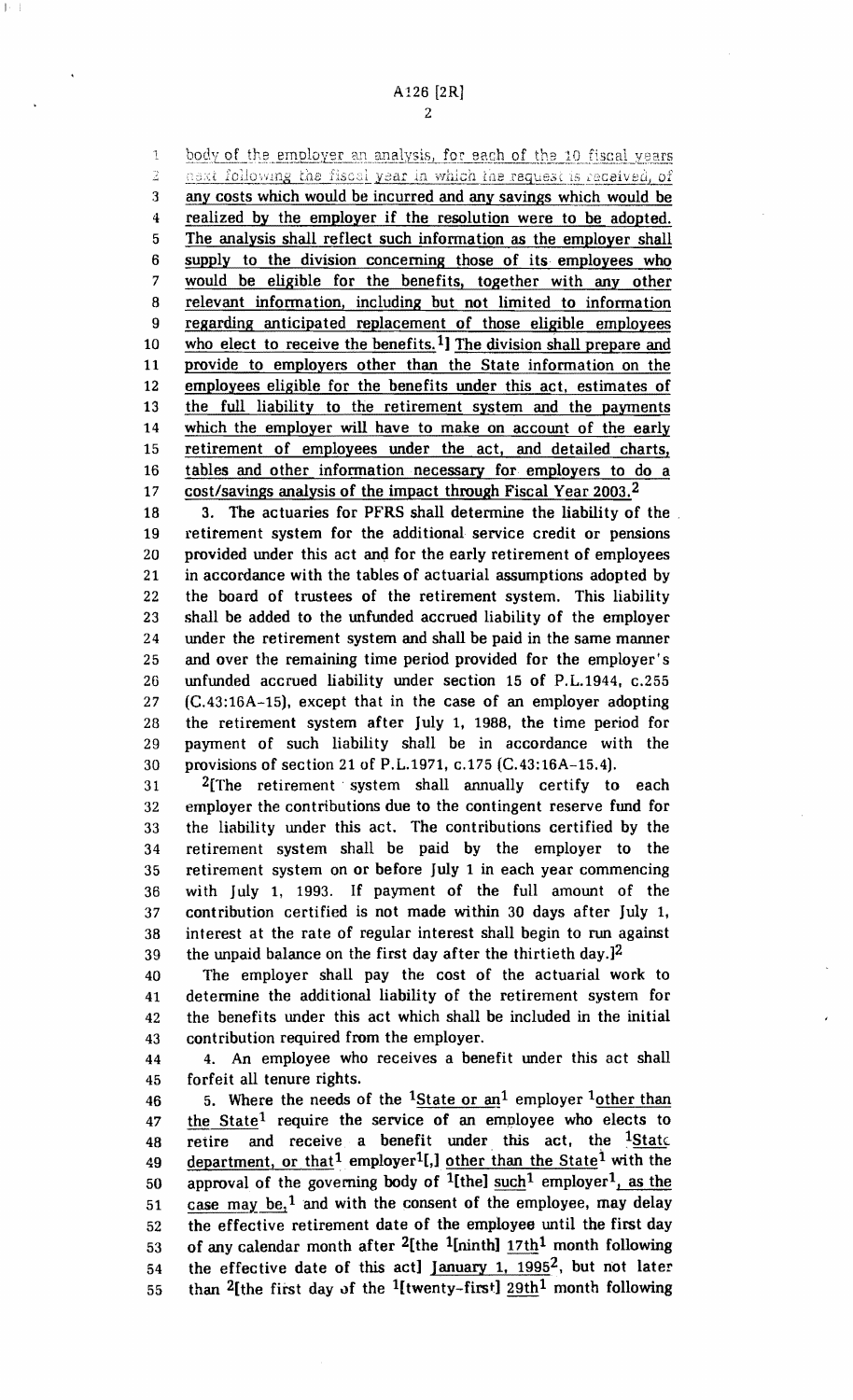$I = I - I$ 

1 that effective date]  $January 1, 1996^2$ . A delay in the effective ? retirement date of an employee shall not extend the dates set 3 forth in section 1 to apply and qualify for benefits under this act.

4 For a member of PFRS whose effective retirement date is 5 delayed. under this section and who dies before the retirement 6 becomes effective, the retirement shall be effective as of the 7 first day of the month after the date of death of the member if 8 the member's beneficiary so requests in writing to the board of 9 trustees of the retirement system.

10 6. An employee retiring with a benefit under this act who has 11 not repaid the full amount of a loan from PFRS by the effective 12 date of retirement may repay the loan through deductions from 13 the member's retirement benefit payments in the same monthly 14 amount which was deducted from the member's compensation 15 immediately preceding retirement until the balance of the 16 amount borrowed together with interest at the statutory rate is 17 repaid. If the retiree dies before the outstanding balance of the 18 loan and interest is repaid, the remaining amount shall be repaid 19 as provided in section 2 of P.L.1981, c.370 (C.43:16A-16.2).

20 7. For the purposes of this act, "employee" means a policeman 21 employed by  $1$ the State or by<sup>1</sup> a law enforcement unit as defined 22 in section 2 of P.L.1961, c.56  $(C.52:17B-67)$   $^{1}$ , or a fireman 23 employed by a fire fighting unit as defined in paragraph (b) of 24 subsection (2) of section 1 of P.L.1944, c.255  $(C.43:16A-1)^1$ .

25 8. Prior to the last day upon which an employer  $\frac{1}{2}$  other than 26 the State<sup>1</sup> may, under section 2 of this act, elect to provide the 27 benefits under this act, each  $1$  such<sup>1</sup> employer covered by the 28 provisions of this act shall meet and consult with the 29 representatives of the bargaining unit or units representing the 30 employees who would be eligible for benefits under this act and 31 the governing body of the employer shall formally consider and 32 decide whether or not to adopt the provisions of this act.

33 29. An amount not to exceed \$1,000,000 for the administrative 34 expenses of the Division of Pensions and Benefits for 35 implementation of this act shall be. charged to the Police and 36 Firemen's Retirement System Fund. Receipts from such 37 charges, payable on a schedule to be determined by the Director 38 of the Division of Budget and Accounting, shall be deposited in 39 the General Fund and anticipated as revenue thereto in fiscal 40 years 1994 and 1995. The expenses charged to the fund shall be 41 included as a liability of the Police and Firemen's Retirement 42 System for the purpose of determining future employer 43 contributions or payments to the fund, or the amount of benefits 44 to be paid under the program, as appropriate.<sup>2</sup>

45  $2[9.]\,10.^2$  This act shall take effect immediately.

50 Provides additional retirement benefits for certain police and 51 firefighter members of PFRS.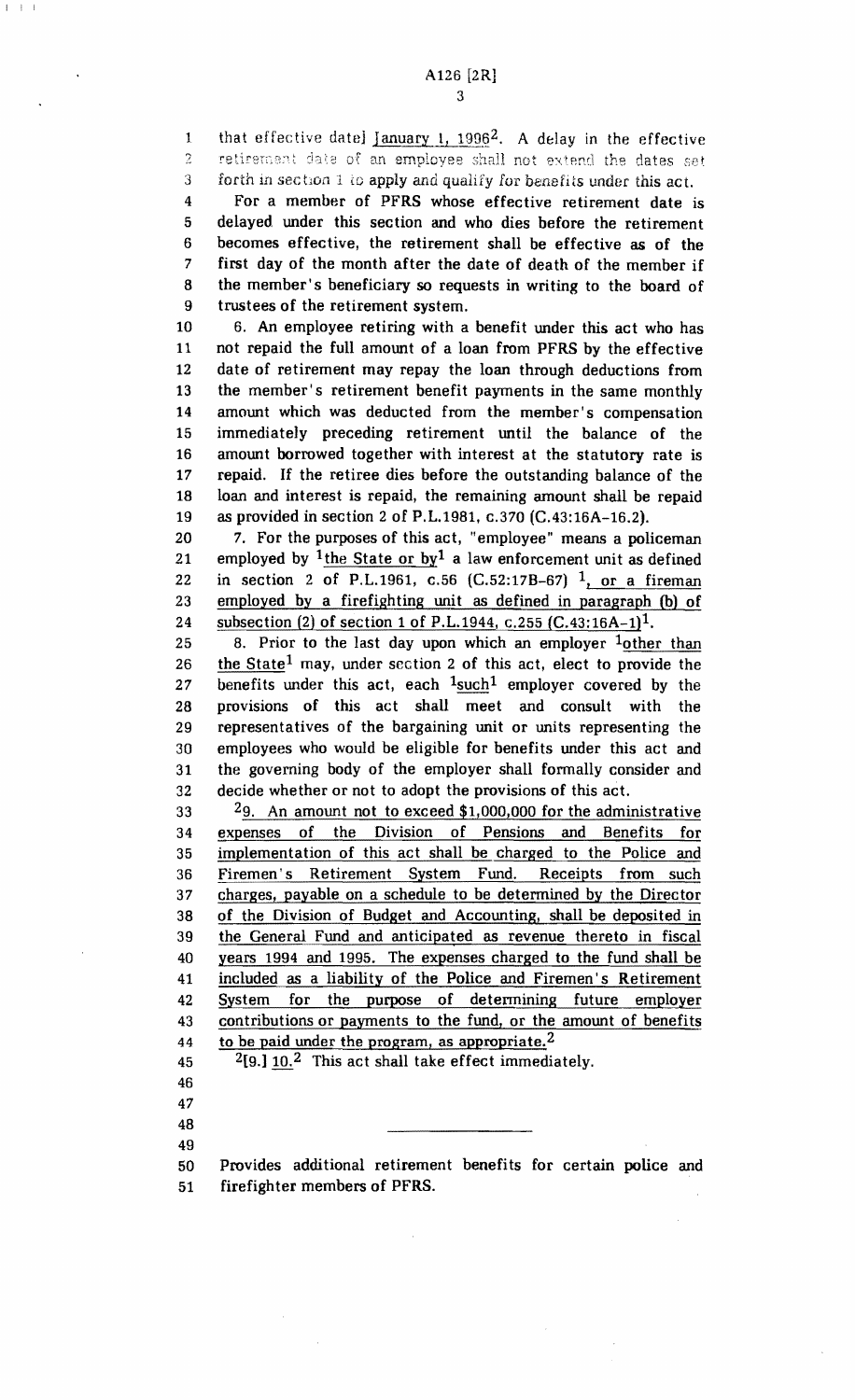### •  $A126$ 3

#### 1 STATEMENT

3 This bill provides for additional benefits for certain policemen 4 employed by a county or municipality who retire under the Police 5 and Firemen' s Retirement System (PFRS) between the first day 6 of the fifth month and the first day of the ninth month following 7 the date on which the bill takes effect as law if the employer 8 elects to provide the benefits. Employees who are 50 or more 9 years of age and have 20 or more years of service credit under 10 PFRS as of the effective date of retirement will receive an 11 additional five years of PFRS service credit or any lesser number 12 of years of PFRS service credit under the retirement system as 13 will provide the member, as of the date of retirement, with a 14 total of not more than 30 years of PFRS service credit.

15 The employer may elect to provide the benefits by adoption of 16 a resolution of its governing body and by filing a certified copy of 17 the resolution with the Director of the Division of Pensions. The 18 employer shall submit to the Director of the Division of Pensions 19 any information required to provide the benefits or to determine 20 21 the liability for them. The actuary for the retirement system will determine the liability for the additional service credit and 22 pensions and for the early retirement of employees. This liability 23 will be added to the employer's unfunded accrued liability and 24 will be paid by the employer over the remaining time period for 25 payment of its unfunded accrued liability.

26 Where the needs of an employer require the services of an 27 employee who elects to retire and receive a benefit under this 28 act, the employer, with the approval of the governing body and 29 the consent of the employee, may delay the effective retirement 30 date of the employee for up to one year. The delay authorized 31 under the act does not extend the dates for qualification for 32 benefits under the act. If an employee whose effective 33 retirement is delayed dies before the retirement becomes 34 effective, the employee's beneficiary would have the option of 35 receiving active death benefits or retirement benefits by written 36 request to the PFRS board of trustees.

37 An employee retiring with a benefit under this act who has an 38 outstanding loan under PFRS would have the option of repaying 39 the balance plus interest by deductions from retirement benefit 40 payments in the same monthly amount that was deducted from 41 the employee's compensation immediately preceding retirement.

42 Prior to the last day upon which an employer may adopt the 43 provisions of the bill, each PFRS employer is required to meet 44 and consult with the representatives of the bargaining unit or 45 units of its employees and the governing body of the employer 46 shall consider and decide the issue of whether or not to adopt the 47 provisions of this act.

50 51 52 Provides additional retirement benefits for certain county and 53 municipal police members of PFRS.

2

48 49

 $I = I$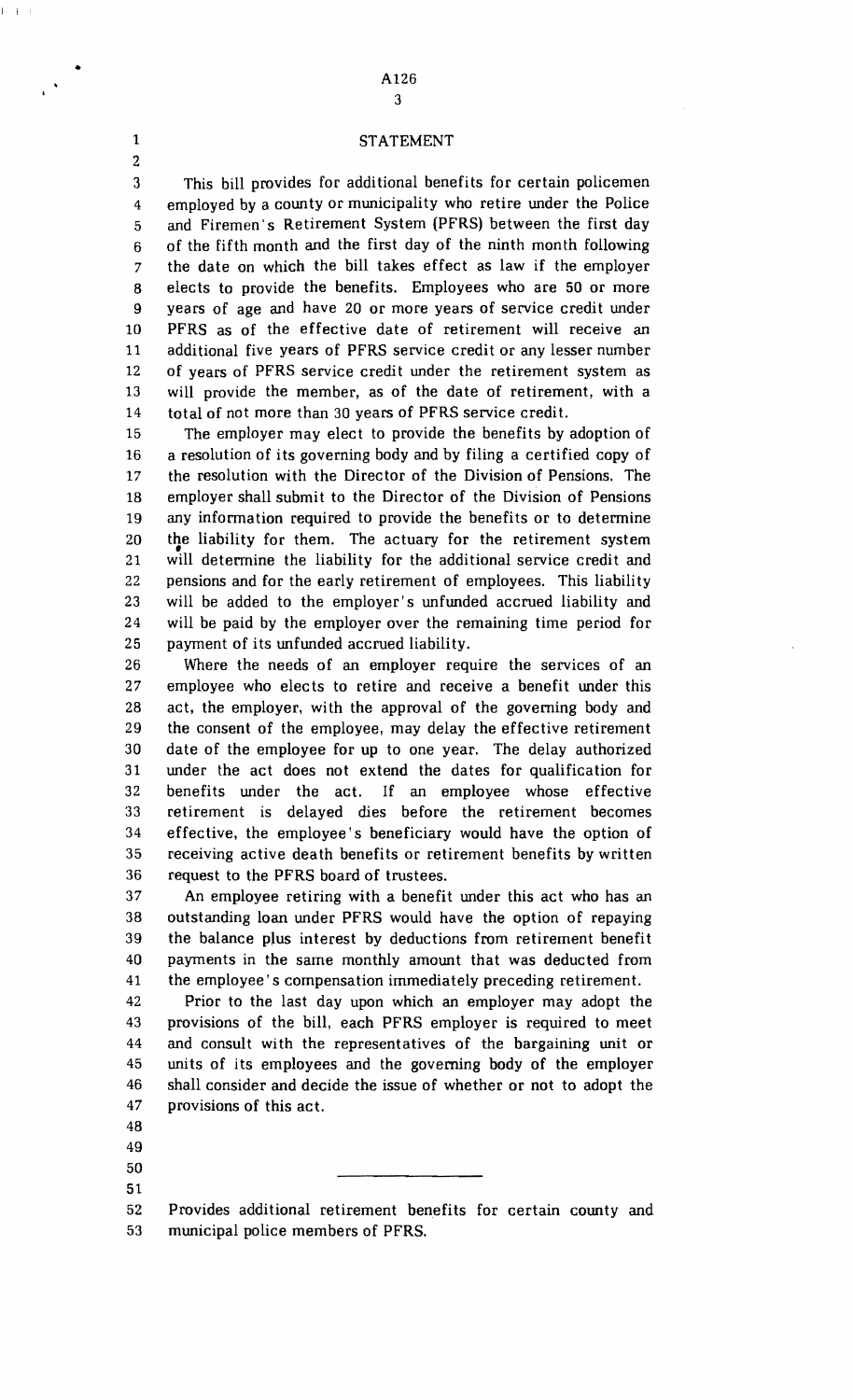STATEMENT TO

### **ASSEMBLY, No. 126**

with committee amendments

### **STATE OF NEW JERSEY**

#### DATED: DECEMBER 3, 1992

The Assembly State Government Committee reports favorably and with committee amendments Assembly, No. 126.

This bill establishes a temporary early retirement incentive program for certain policemen and firemen employed by the State or by counties and municipalities which elect to adopt it. Under the program. the additional benefits would be available to members of the Police and Firemen's Retirement System (PFRS) who retire under that system between the first day of the fifth month and the first day of the 17th month following the date on which the bill takes effect as law. To be eligible for the incentive, employees must be 47 or more years of age and have 20 or more years of service credit under PFRS as of the effective date of retirement; employees meeting these qualifications will receive an additional five years of PFRS service credit or any lesser number of years of PFRS service credit under the retirement system as will provide the member, as of the date of retirement. with a total of not more than 30 years of PFRS service credit.

An employer other than the State may elect to provide the benefits by adoption of a resolution of its governing body and by filing a certified copy of the resolution with the Director of the Division of Pensions and Benefits. The employer is to submit to the Director of the Division of Pensions and Benefits any information required to provide the benefits or to determine the liability for them. The division is to provide any county or municipal governing body, upon its request, with an analysis of the costs and savings which could be expected to result from the adoption of the program.

The actuary for the retirement system will determine the liability for the additional service credit and pensions and for the early retirement of employees. This liability will be added to the employer's unfunded accrued liability and will be paid by the employer over the remaining time period for payment of its unfunded accrued liability.

Where the needs of the State or an employer other than the State require the services of an employee who elects to retire and receive a benefit under this legislation, the employer, with the approval of the governing body in the case of an employer other than the State and with the consent of the employee, may delay the effective date of the employee' s retirement for up to one year. The delay authorized under the bill does not extend the dates for qualification for benefits. If an employee whose effective date of retirement is delayed dies before the retirement becomes effective. the employee's beneficiary would have the option of receiving active death benefits or retirement benefits by written request to the PFRS board of trustees.

An employee retiring with a benefit under this bill who has an outstanding loan under PFRS would have the option of repaying the balance plus interest by deductions from retirement benefit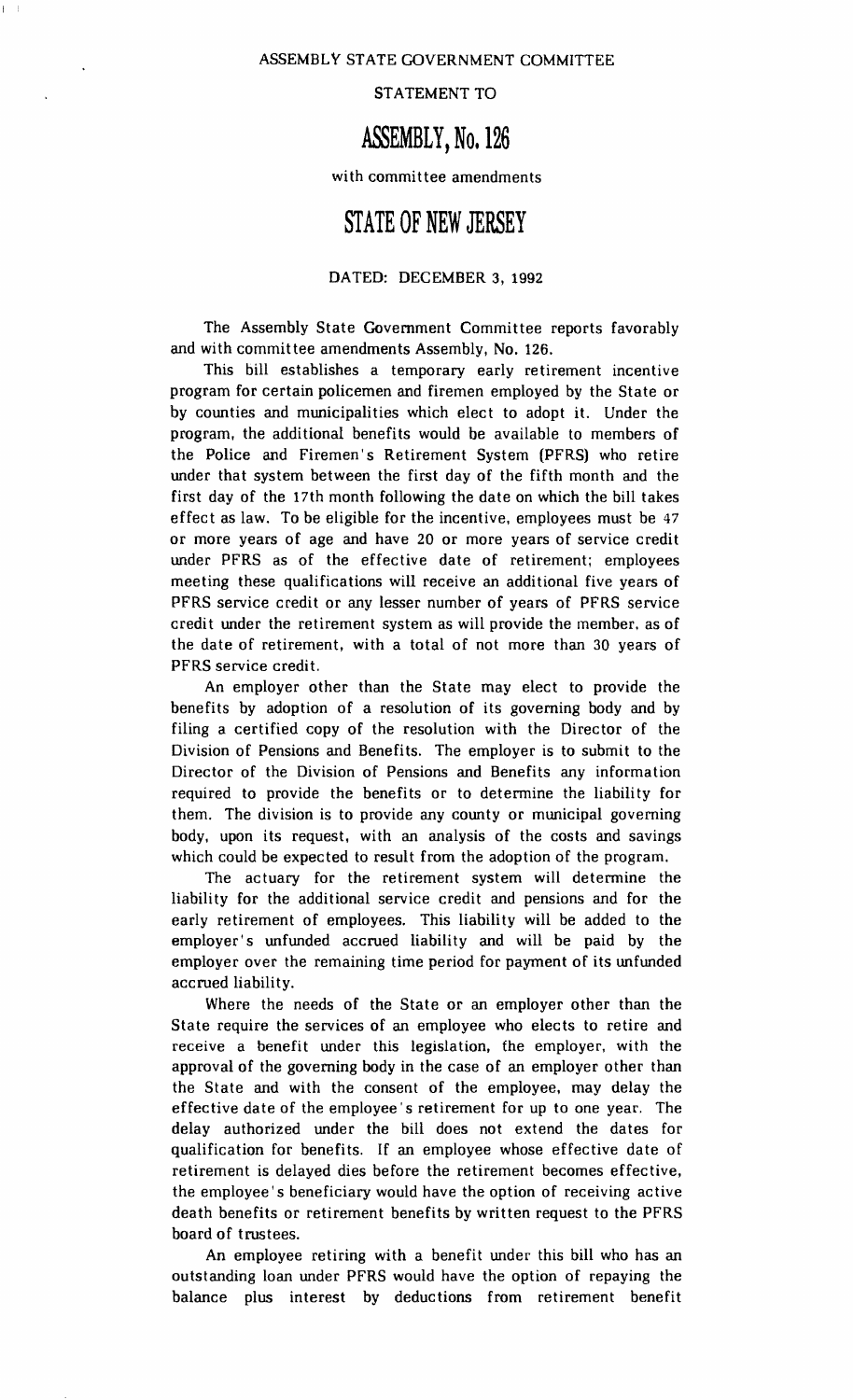payments in the same monthly amount that was deducted from the employee's compensation immediately preceding retirement.

Prior to the last day upon which an employer other than the State may adopt the provisions of the hill. each such PFRS employer is required to meet and consult with the representatives of the bargaining unit or units of its employees and the governing body of the employer shall consider and decide the issue of whether or not to adopt the provisions of this act.

#### COMMITTEE AMENDMENTS

The committee adopted amendments to this bill to (1) extend the program to firefighter members of PFRS; (2) provide that police and firefighter employees of the State shall automatically be eligible for the program; (3) reduce the minimum age at which an employee could qualify for the retirement incentive from 50 to 47 years of age; (4) delay the deadline for retiring under the program from the first day of the ninth month to the first day of the 17th month after the bill takes effect as law and adjust the application deadline and one-year retirement deferral period accordingly; and (5) require the Division of Pensions and Benefits to provide any county or municipal governing body, upon its request, with an analysis of the costs and savings which could be expected to result from adoption of the program.

 $\vert \ \ \vert$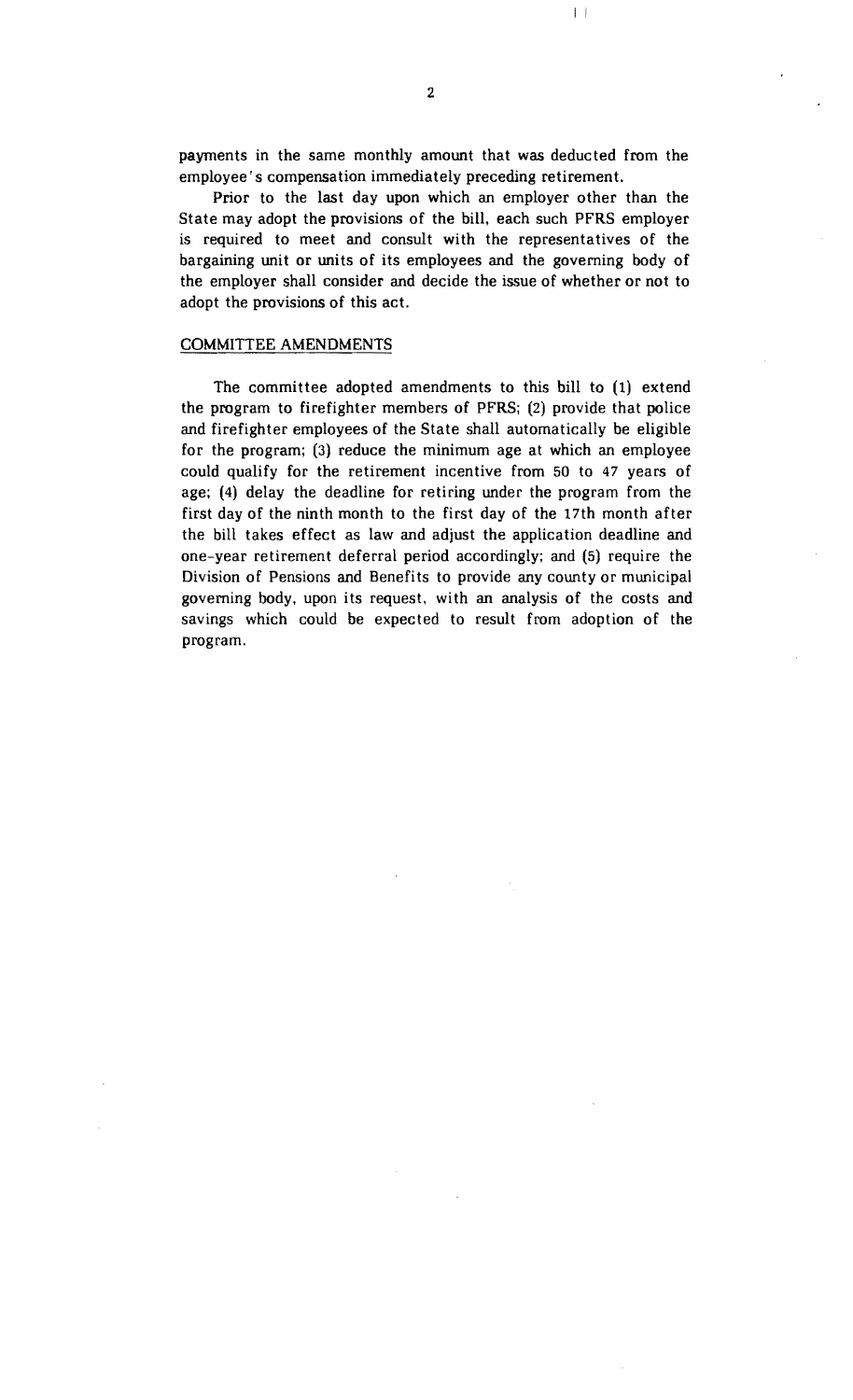$I = \overline{I} = I$ 

#### STATEMENT TO

### [FIRST REPRINT] ASSEMBLY, No. 126

### **STATE OF NEW JERSEY**

#### DATED: FEBRUARY 1, 1993

The Senate State Government Committee reports favorably Assembly, No. 126 (1R).

This bill establishes a temporary early retirement incentive program for certain policemen and firemen employed by the State or by counties and municipalities which elect to adopt it. Under the program, the additional benefits would be available to members of the Police and Firemen's Retirement System (PFRS) who retire under that system between the first day of the fifth month and the first day of the 17th month following the date on which the bill takes effect as law. To be eligible for the incentive, employees must be 47 or more years of age and have 20 or more years of service credit under PFRS as of the effective date of retirement; employees meeting these qualifications will receive an additional five years of PFRS service credit or any lesser number of years of PFRS service credit under the retirement system as will provide the member, as of the date of retirement, with a total of not more than 30 years of PFRS service credit.

An employer other than the State may elect to provide the benefits by adoption of a resolution of its governing body and by filing a certified copy of the resolution with the Director of the Division of Pensions and Benefits. The employer is to submit to the Director of the Division of Pensions and Benefits any information required to provide the benefits or to determine the liability for them. The division is to provide any county or municipal governing body, upon its request, with an analysis of the costs and savings which could be expected'to result from the adoption of the program.

The actuary for the retirement system will determine the liability for the additional service credit and pensions and for the early retirement of employees. This liability will be added to the employer's unfunded accrued liability and will be paid by the employer over the remaining time period for payment of its unfunded accrued liability.

Where the needs of the State or an employer other than the State require the services of an employee who elects to retire and receive a benefit under this legislation, the employer, with the approval of the governing body in the case of an employer other than the State and with the consent of the employee, may delay the effective date of the employee's retirement for up to one year. The delay authorized under the bill does not extend the dates for qualification for benefits. If an employee whose effective date of retirement is delayed dies before the retirement becomes effective, the employee's beneficiary would have the option of receiving active death benefits or retirement benefits by written request to the PFRS board of trustees.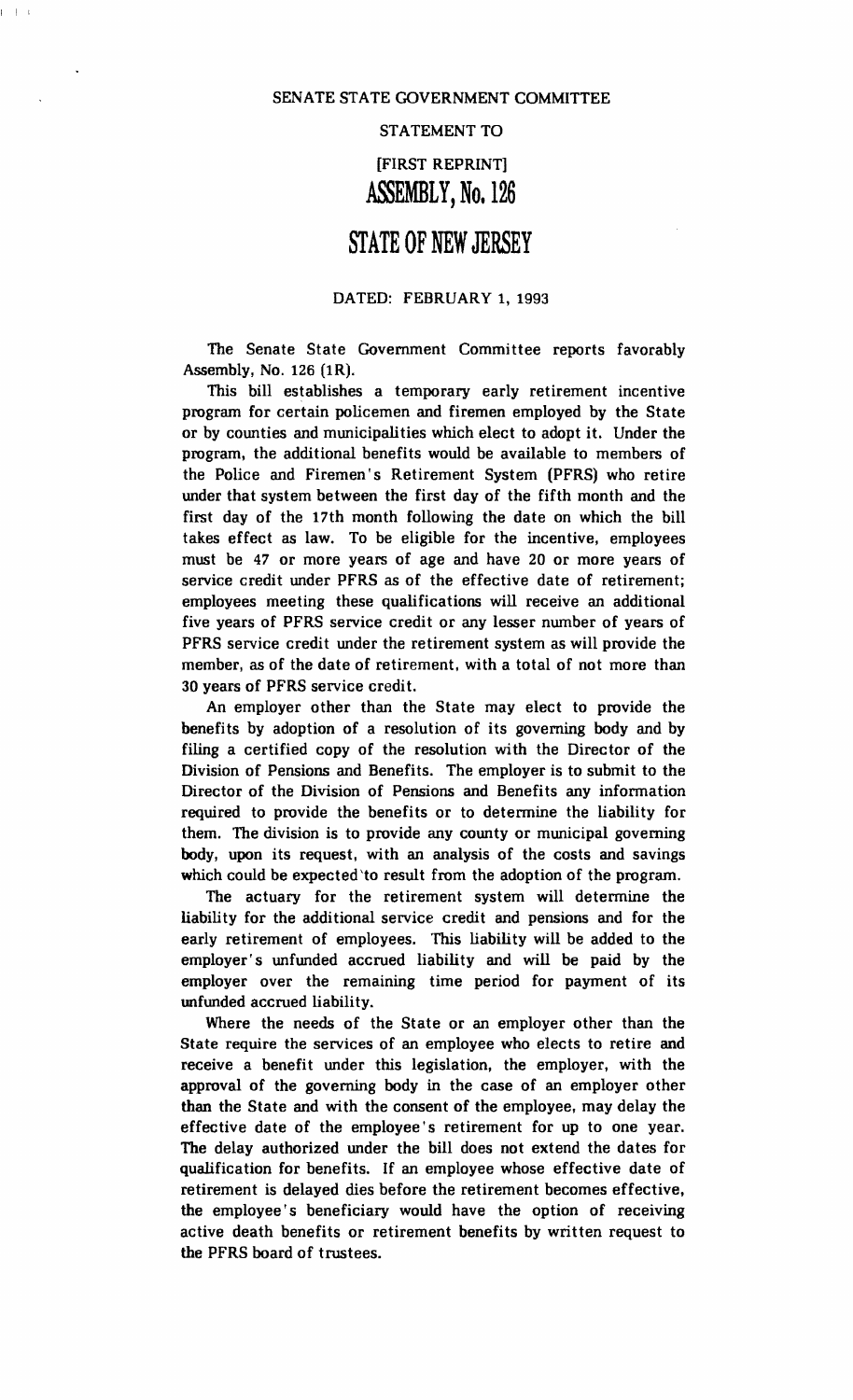An employee retiring with a benefit under this bill who has an outstanding loan under PFRS would have the option of repaying the balance plus interest by deductions from retirement benefit payments in the same monthly amount that was deducted from the employee's compensation immediately preceding retirement.

Prior to the last day upon which an employer other than the State may adopt the provisions of the bill, each such PFRS employer is required to meet and consult with the representatives of the bargaining unit or units of its employees and the governing body of the employer shall consider and decide the issue of whether or not to adopt the provisions of this act.

I I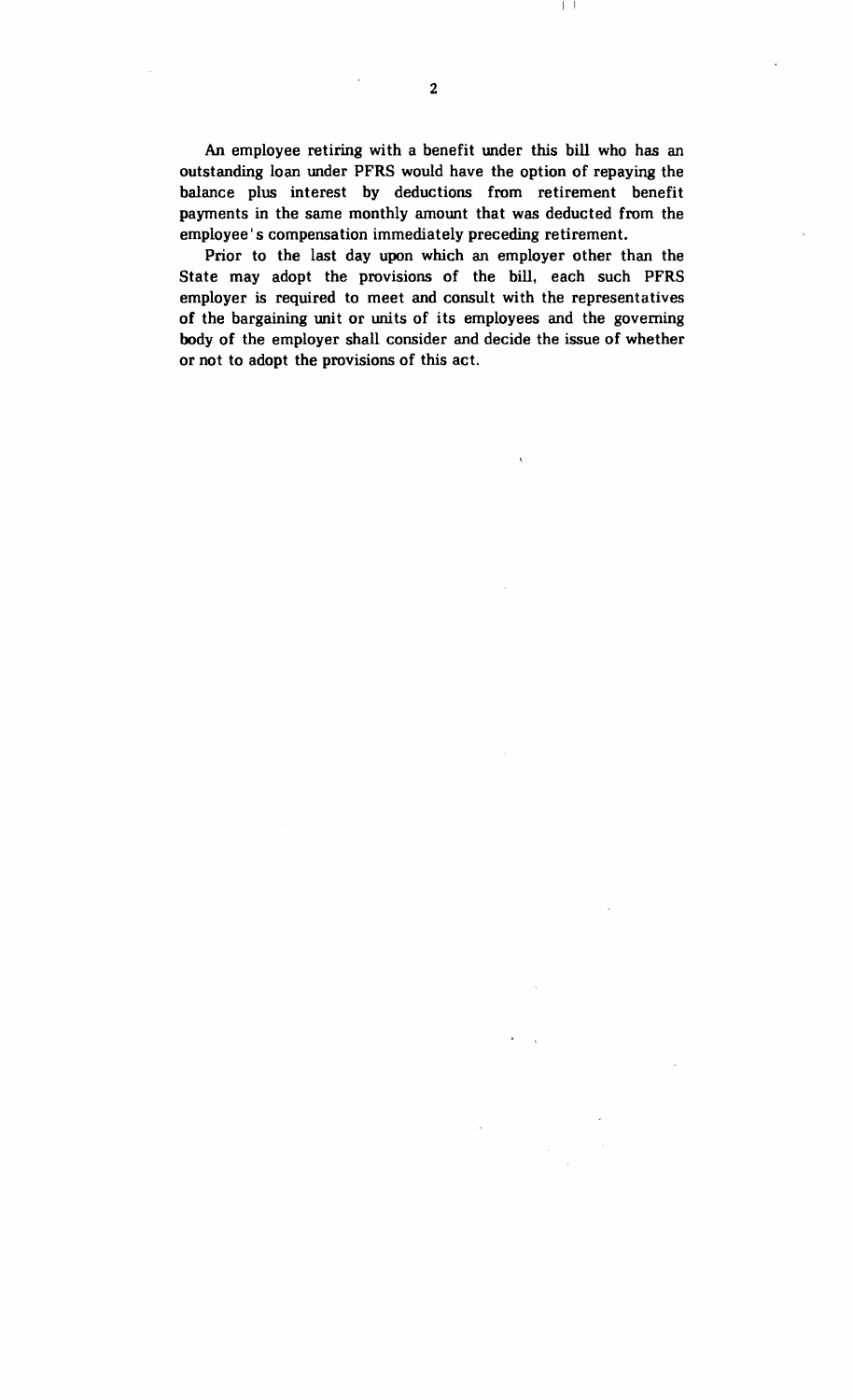I I I

STATEMENT TO

[FIRST REPRINT]

### ASSEMBLY, No. 126

with Senate committee amendments':  $\mathbb{R}^n \to \mathbb{R}^n \cap \mathbb{R}^n$ 

# **STATE OF NEW JERSEY**

#### DATED: MARCH 11, 1993

The Senate Budget and Appropriations Committee reports favorably Assembly Bill No. 126 (1R), with committee amendments.

Assembly Bill No. 126 (1R), as amended, establishes a temporary early retirement incentive program for certain police officers and firefighters employed by the State or by counties and municipalities which elect to adopt the program.

Under the program, the additional benefits would be available to members of the Police and Firemen's Retirement System (PFRS) who retire under that system on or after January 1, 1994 but on or before January 1, 1995. To be eligible for the incentive, employees must be 47 or more years of age and have 20 or more years of service credit under PFRS as of the effective date of retirement.

Employees meeting these qualifications will receive additional five years of PFRS service credit or any lesser number of years of PFRS service credit under the retirement system as will provide the member, as of the date of retirement, with a total of not more than 30 years of PFRS service credit.

An employer, other than the State, may elect to provide the benefits by adopting a resolution and by filing a certified copy of the resolution with the Director of the Division of Pensions and Benefits before December 1, 1993. Police officers and firefighters employed by the State will automatically be eligible for the program.

The actuary for the retirement system will determine the liability for the additional service credit and pensions and for the early retirement of employees. This liability will be added to the employer's unfunded accrued liability and will be paid by the employer over the remaining time period for payment of its unfunded accrued liability.

Where the needs of the State or an employer other than the State require the services of an employee who elects to retire under this legislation, the employer may delay the effective date of the employee's retirement for up to one year.

Before an employer, other than the State, adopts the early retirement program in this bill, the employer must meet and consult with the representatives of the bargaining unit of its employees.

The bill permits the Division of Pensions and Benefits to charge up to \$1,000,000 to the Police and Firemen's Retirement System Fund for the division's administrative expenses related to this early retirement program.

As amended and reported by the committee, this bill is identical to Senate Bill No. 1128 (1R) of 1992 as amended and reported by this committee on March 11, 1993.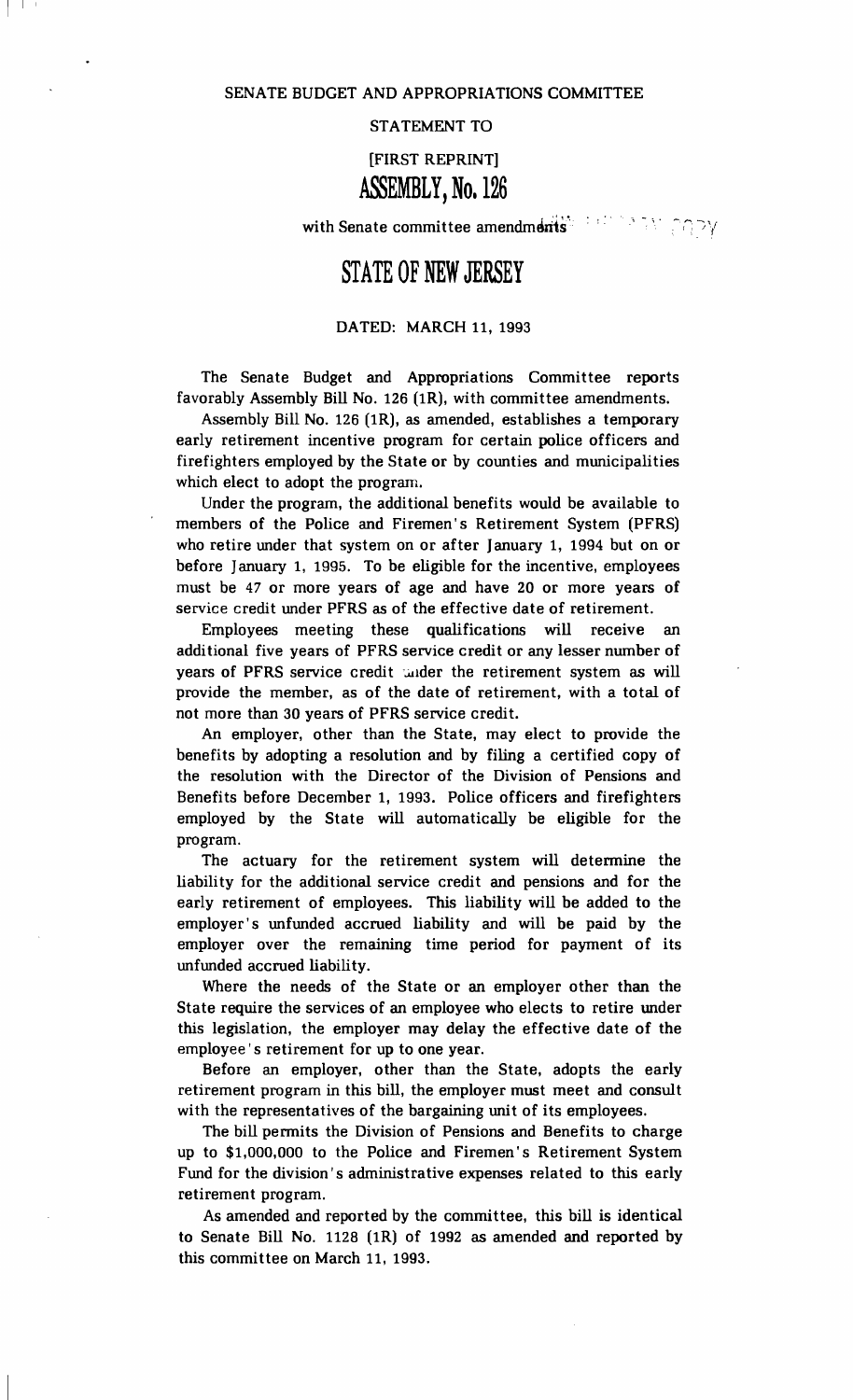#### COMMITTEE AMENDMENTS

The committee amended the bill to:

• Change the retirement period under the program from a one year period beginning five months and ending 17 months from the effective date of the act to a one year period beginning January 1, 1994 and ending January 1, 1995;

• Permit the Division of Pensions and Benefits to charge the Police and Firemen's Retirement System Fund for the up to \$1,000,000 in administrative expenses

• Change section 2 of the bill so that the division will provide any county or municipality, upon its request, with an analysis of the costs of the program and with charts, tables and information to enable an employer to make a cost/savings analysis of the impact of the bill over a period of 10 fiscal years. The division will prepare a model for doing a cost/savings analysis with charts and tables for financial projections and explanatory information on how to do the analysis.

• Make additional technical changes to sections 3 and 5 of the bill.

#### FISCAL IMPACT

Although the Office of Legislative Services (OLS) prepared on March 2, 1993, a fiscal note on the First Reprint of this bill based on infonnation provided by the Division of Pensions and Benefits, that fiscal note is no longer accurate because of the changes made to the bill by this committee. As of the date of this statement, the division has not provided OLS with the information necessary to develop a revised fiscal note.

The division had previously estimated that if every employer elected to participate in this program, an estimated 3,636 members of the PFRS would retire and the present value liability to the retirement system would be approximately \$405.9 million. According to the divisiop. the estimated number of PFRS members who would retire under ts bill may be significantly increased due to the changes made is the bill; consequently, any previous estimate c the bill's costs and potential savings will also be significantly changed.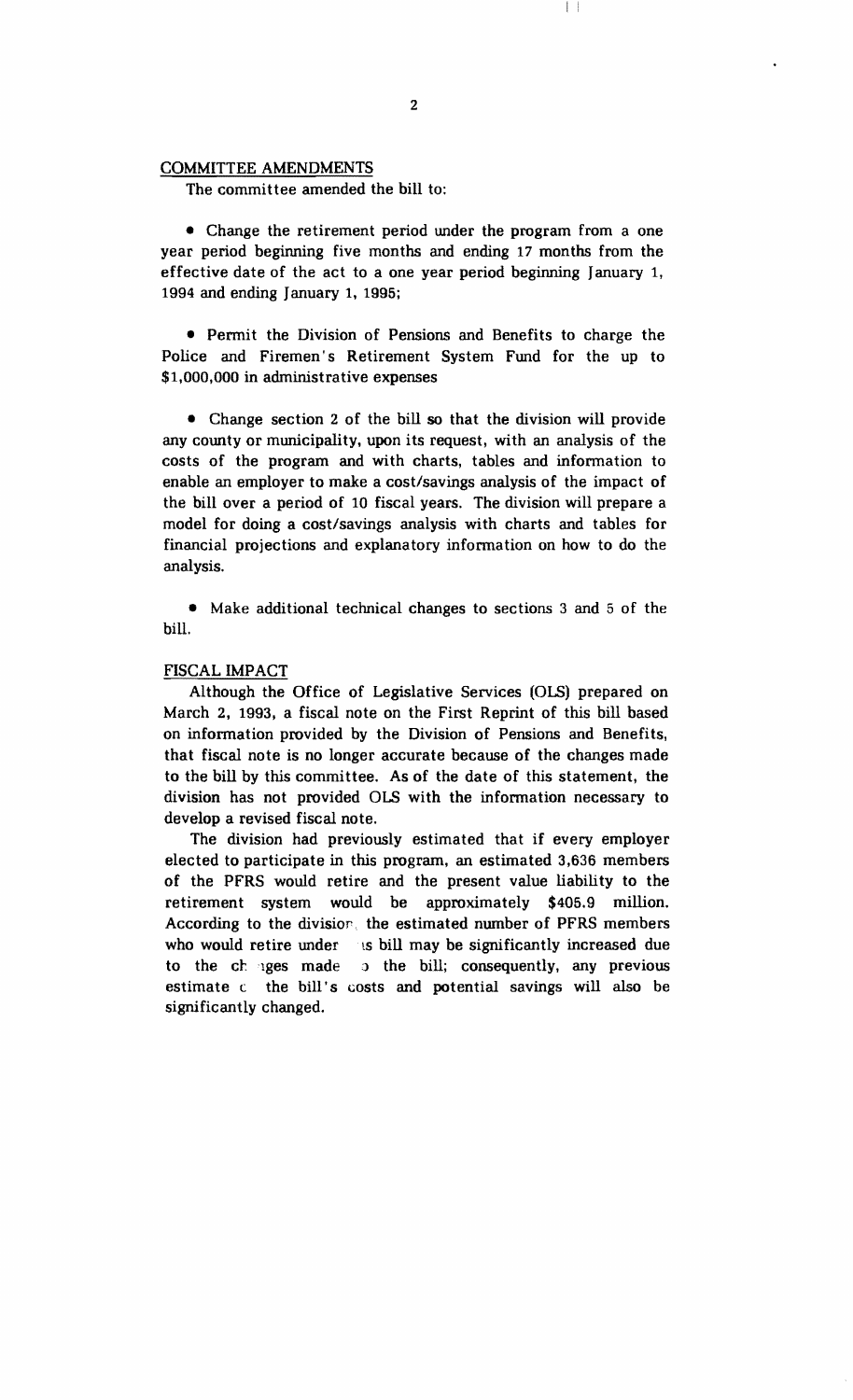## [FIRST REPRINT] ASSEMBLY, No. 126

## **STATE OF NEW JERSEY**

#### DATED: February 4, 1993

Assembly Bill No. 126 (1R) of 1992 establishes an early retirement incentive program for State employees enrolled in the Police and Firemen's Retirement System (PFRS) and an optional early retirement incentive program for local government employees enrolled in PFRS. Employees who are age 47 or more years of age and have 20 or more years of service credit under PFRS as of the effective date of retirement will receive an additional five years of PFRS service credit or any lesser number of years of PFRS service credit under the retirement system as will provide the member, as of the date of retirement, with a total of not more than 30 years of PFRS service credit.

An employer other than the State may elect to provide the early retirement incentive by adoption of a resolution of its governing body and by filing a certified copy of the resolution with the Director of the Division of Pensions and Benefits. The employer is to submit to the division any information required to provide the benefits or to determine the liability for them. The division is to provide any county or municipal governing body, upon its request, with an analysis of the costs and savings which could be expected to result from the adoption of the program.

The actuary for the retirement system will determine the additional liability created by the early retirement incentive and this liability will be added to the employer's unfunded accrued liability and will be paid by the employer.

The bill permits the State or an employer other than the State to delay for up to one year, with the consent of the employee. the retirements of employees determined to be essential. This authorization for a delay in the retirement date does not extend the dates for qualification for benefits under this act.

The Office of Legislative Services notes that under current law PFRS members can retire at any age with 25 years of service and at age 55 with no minimum service requirement. Under special retirement provisions for members with 25 years of service. the retirement allowance (pension) is 65 percnet of final compensation plus 1.0 percent of final compensation for each year of service over 25 with a maximum benefit of 70 percent of final compensation except for those members who had 30 or more years of creditable service on June 30, 1979. Under the provisions of service retirement for members age 55 who can retire with no minimum service requirement. the retirement allowance is equal to 2.0 percent of the members' final average salary times the number of years of service. The OLS notes that almost all members of PFRS currently retire under the provisions of special retirement.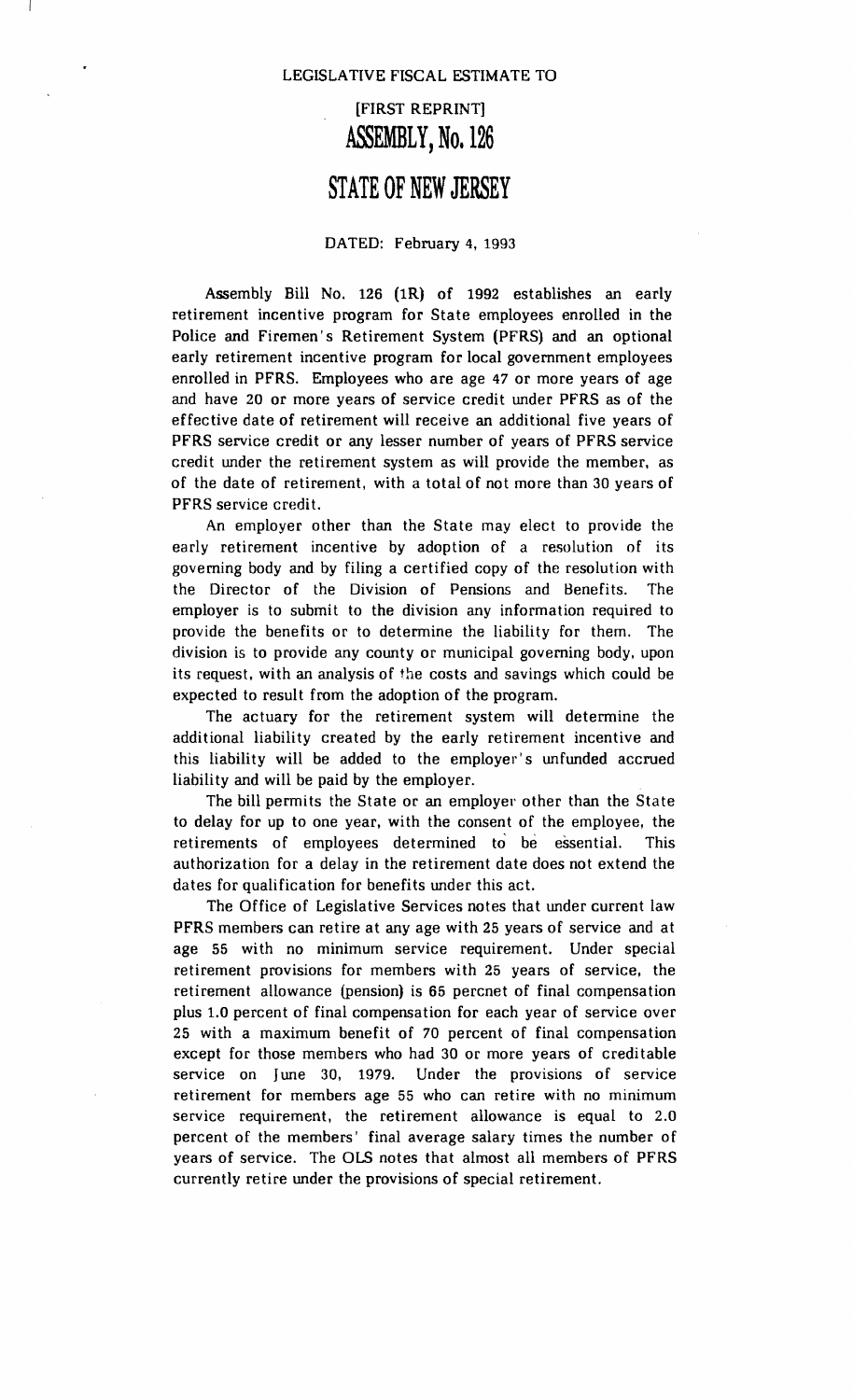I I

The OLS notes that due to the elective nature of this legislation for local employers it cannot estimate the number of employers who will elect to offer this incentive to employees. The OLS estimates that there are 2,452 PFRS members (State and local employees) age 47 or above with between 20 and 24 years of service who cannot retire under current law but would be eligible to retire under the provisions of this bill. The OLS further notes that there are an estimated 1,432 members (State and local employees) age 47 or above with between 25 and 29 years of service who can retire under current law (special retirement) who would receive an additional benefit under this bill.

The OLS believes that if local employers elect to offer this incentive almost every eligible employee will elect to retire because of the significant benefit enhancement, especially for those members with between 20 and 24 years of service who would then qualify for the special retirement formula of 65 percent of compensation. On the basis of all employers offering this incentive. the OLS estimates the present value cost for the 2,452 members age 47 and above with between 20 and 24 years of service at \$200.6 million and the present value cost for the 1.432 members age 47 or above with between 25 and 29 years of service at \$37.3 million for a total present value liability of \$237.9 million. If this cost is amortized over time as part of the retirement system's normal cost. the annual contributions to fund the retirement system would increase by approximately \$19.7 million annually. The annual cost would be less if the liability were funded as part of the system's accrued liability.

Although the early retirement incentive program is mandatory for State employees, the OLS has no information available to estimate the State portion of the above estimate. The OLS notes, however, that in addition to the additional pension liability, the State would have the additional liability of funding the employer-paid post retirement medical benefits for its employees. The OLS notes that the Division of Pensions and Benefits estimates the cost of husband and wife coverage in the State Health Benefits Program at \$6,200 for FY 1993.

The OLS estimates that salary savings for employers. including the State. could be as high as \$174.8 million if all the positions that become vacant from members retiring under the provisions of this bill remain vacant for one full year. The OLS notes that the actual salary savings are likely to be less because employers. i.e. police and fire departments and the State will probably replace senior members who retire by promoting the next highest ranking employee. The OLS estimates salary savings of \$125.1 million if promotions occur but the lower-level positions (3,884) are held vacant for one full year. The OLS notes that the salary savings will be reduced if positions are filled with new employees.

This legislative fiscal estimate has been produced by the Office of Legislative Services due to the failure of the Executive Branch to respond to our request for a fiscal note.

This fiscal estimate has been prepared pursuant to P.L.1980, c.67.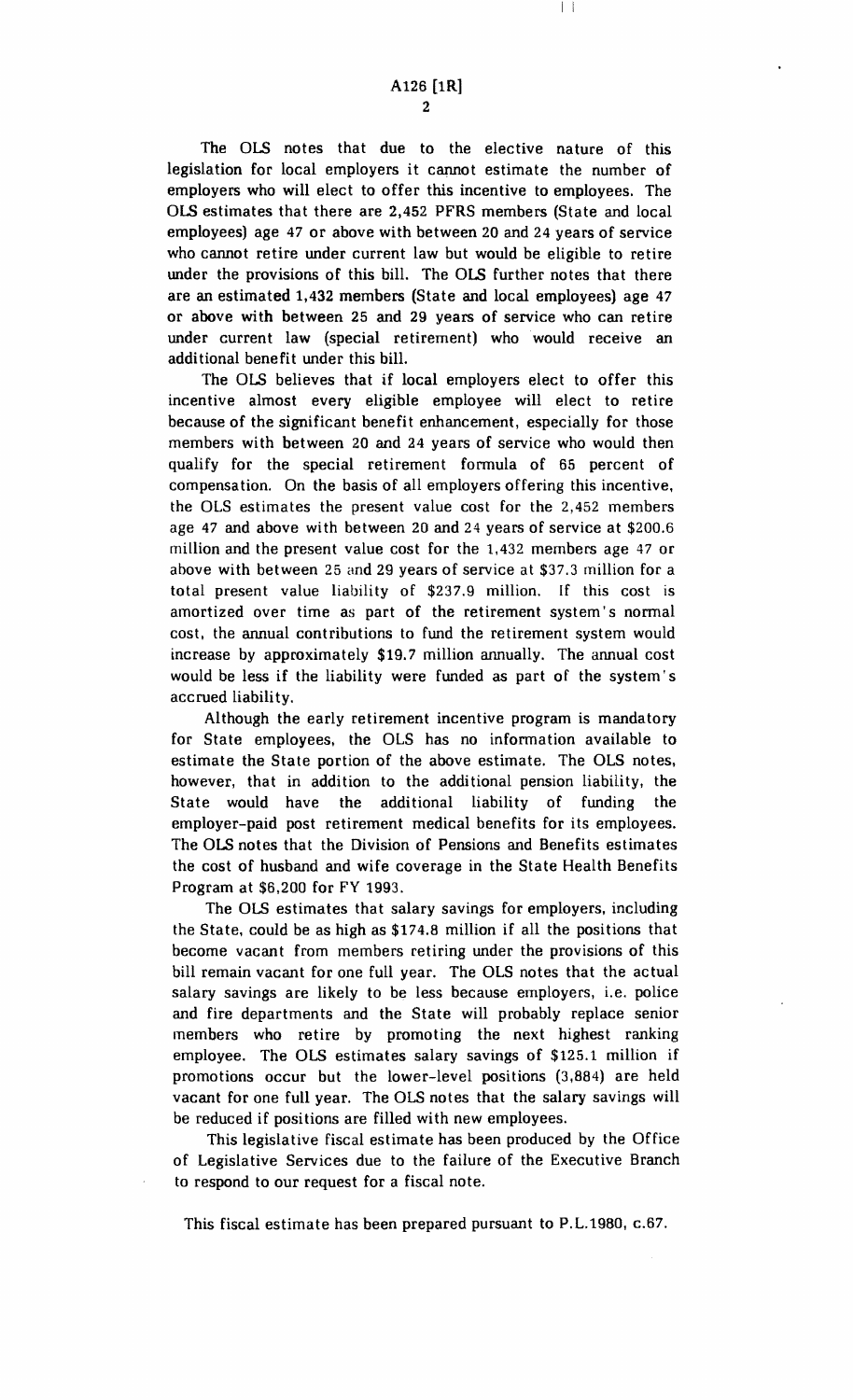# FISCAL NOTE TO [FIRST REPRINT] **ASSEMBLY, No. 126**

# **STATE OF NEW JERSEY**

#### DATED: March 2, 1993

Assembly Bill No. 126 (1R) of 1992 establishes an early retirement incentive program for State employees enrolled in the Police and Firemen's Retirement System (PFRS) and an optional early. retirement incentive program for local government employees enrolled in PFRS. Employees who are age 47 or more years of age and have 20 or more years of service credit under PFRS as of the effective date of retirement will receive an additional five years of PFRS service credit or any lesser number of years of PFRS service credit under the retirement system as will provide the member, as of the date of retirement, with a total of not more than 30 years of PFRS service credit.

An employer other than the State may elect to provide the early retirement incentive by adoption of a resolution of its governing body and by filing a certified copy of the resolution with the Director of the Division of Pensions and Benefits. The employer is to submit to the division any information required to provide the benefits or to determine the liability for them. The division is to provide any county or municipal governing body, upon its request, with an analysis of the costs and savings which could be expected to result from the adoption of the program.

The actuary for the retirement system will determine the additional liability created by the early retirement incentive and this liability will be added to the employer's unfunded accrued liability and will be paid by the employer.

The bill permits the State or an employer other than the State to delay for up to one year, with the consent of the employee, the retirements of employees determined to be essential. This authorization for a delay in the retirement date does not extend the dates for qualification for benefits under this act.

The Division of Pensions and Benefits estimates that if every employer elected to participate in this program, an estimated 3,636 members of the PFRS would retire. The division estimates the additional present value liability to the retirement system would be approximately \$405.9 million. The division states that this additional cost would be funded over the life of the system (13 years) at an additional 2.60 percent of payroll. (The State currently contributes about 11.9 percent of payroll.) The additional employer contributions would be \$38.9 million beginning in FY 1996 and total \$746.2 million over 13 years. The division estimates the State will be liable for about 13 percent of this additional cost, or \$5.1 million in FY 1996 and local governments for 87 percent, or \$33.8 million for FY 1996.

The division estimated that the replacement of senior employees with entry-level employees would result in first year (1994) salary savings of \$10.6 million to the State and \$70.1 million to local employers for total first year salary savings of \$80.7 million. The division estimated these savings would increase in FY 1995 to \$85.9 million or \$11.3 million for the State and \$74.7 million for local employers.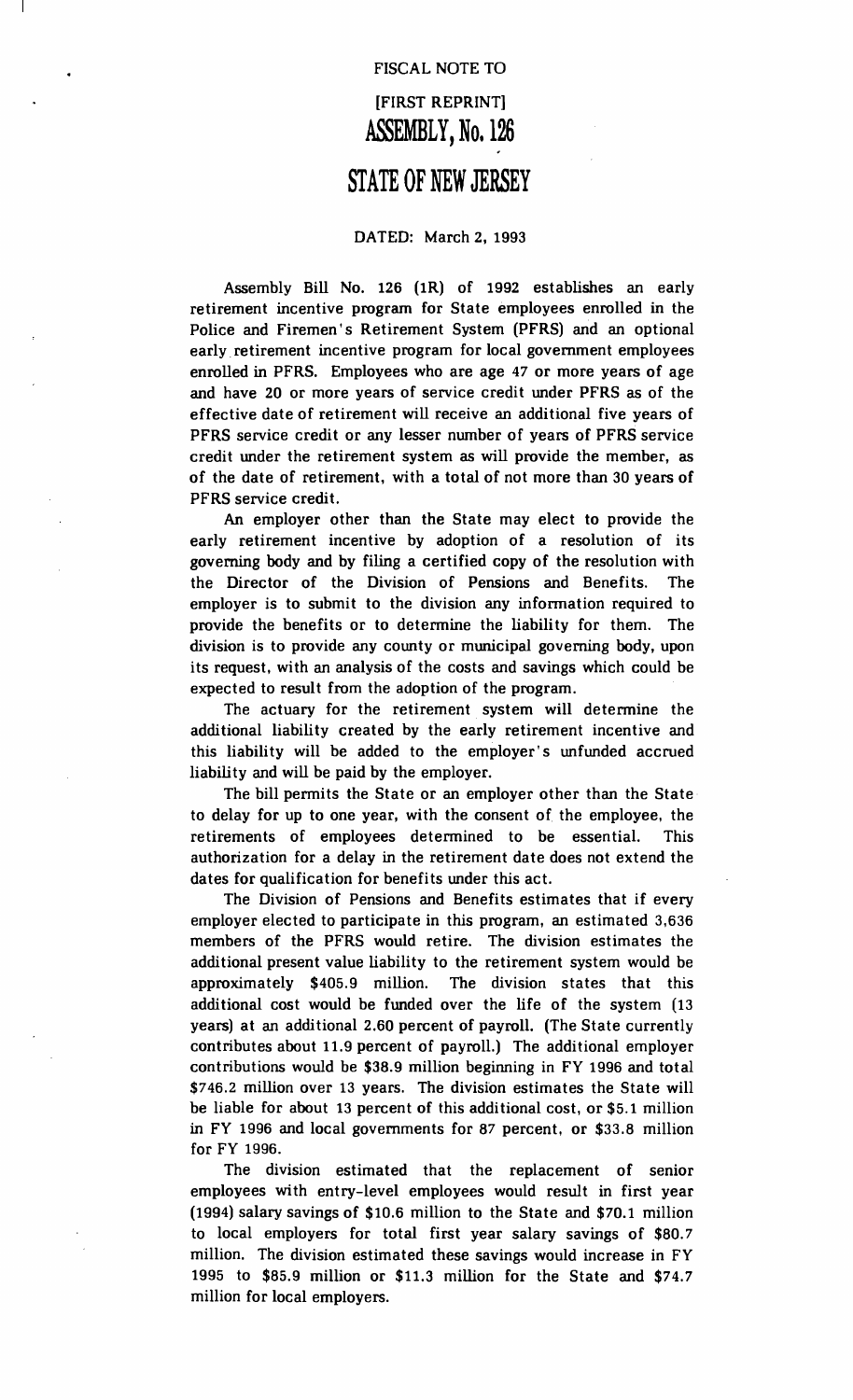The Office of Legislative Services (OLS) concurs with the division s estimate of the number of individuals who would be eligible to participate, the number of members who would retire and the \$405.9 million additional liability. The OLS disagrees with the division's estimated salary savings.

The OLS notes that under current law PFRS members can retire at any age with 25 years of service and at age 55 with no minimum service requirement. Under special retirement provisions for members with 25 years of service, the retirement allowance (pension) is 65 percent of final compensation plus 1.0 percent of final compensation for each year of service over 25 with a maximum benefit of 70 percent of final compensation, except for those members who had 30 or more years of creditable service on June 30, 1979. Under the provisions of service retirement for members age 55 who can retire with no minimum service requirement, the retirement allowance is equal to 2.0 percent of the members' final average salary times the number of years of service. The OLS notes that almost all members of PFRS currently retire under the provisions of special retirement.

The OLS notes that due to the elective nature of this legislation for local employers it cannot estimate the number of employers who will elect to offer this incentive to employees. The OLS believes that if local employers elect to offer this incentive, almost every eligible employee will elect to retire because of the significant benefit enhancement, especially for those members with between 20 and 24 years of service who would then qualify for the special retirement fonnula of 65 percent of compensation.

The OLS further notes that in addition to the additional pension liability, the State would have the additional liability of funding the employer-paid post retirement medical benefits for its employees. The OLS notes that the Division of Pensions and Benefits estimates the cost of husband and wife coverage in the State Health Benefits Program at \$6,200 for FY 1993. Based on information provided by the division, approximately 13 percent, or 473 of the eligible members, are State employees. The cost of providing medical coverage for these retirees would be approximately \$2.9 million the first year. This cost would increase annually as medical costs increase, approximately 10 percent per year, until the retirees reach age 65 and are eligible for Medicare.

The OLS notes that the division's salary savings estimate is based on replacing senior employees with average salaries of approximately \$48,619 with entry-level employees earning \$28,000. According to the most recent actuarial valuation of the retirement system, dated June 30, 1990, the average salary' for employees with between 0 and 4 years of service (the only statistical breakdown available) is \$32,200. The OLS also notes that the actual salary savings is likely to be less because employers, i.e. police and fire departments and the State, will probably replace senior members who retire by promoting the next highest ranking employee.

The OlS further notes that the actual salary savings should not be calculated on the total number of employees retiring under the provisions of this bill. The OLS notes that many of these employees would be retiring under current law and the actual savings should be calculated based on the additional retirants. The OLS estimates that at least 900 of the 3,636 eligible retirees would have retired under current law without the enhancement. After adjusting for a

 $\overline{2}$